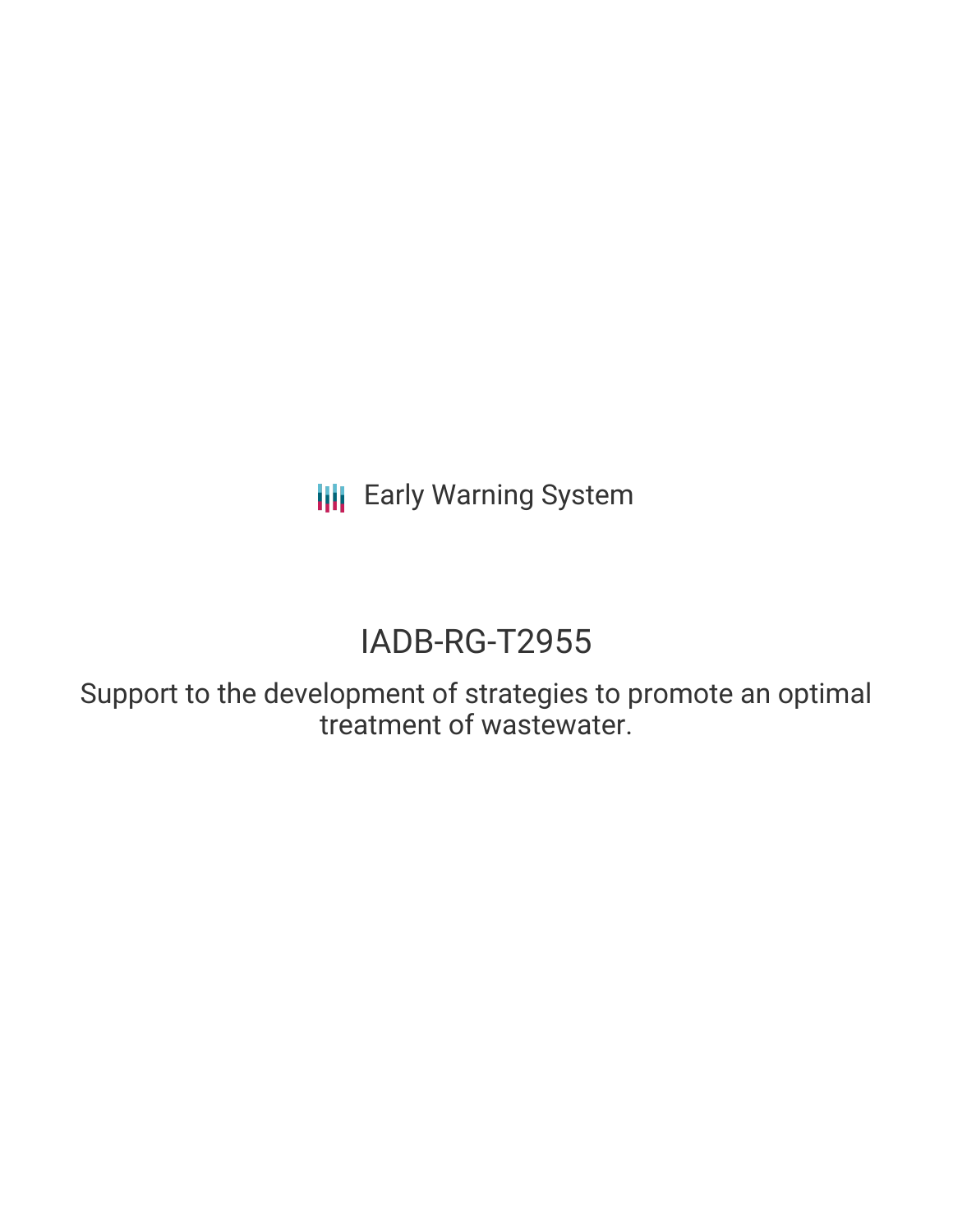

#### **Quick Facts**

| Inter-American Development Bank (IADB)             |
|----------------------------------------------------|
| Active                                             |
| C                                                  |
| 2017-08-14                                         |
| <b>Technical Cooperation, Water and Sanitation</b> |
| Grant                                              |
| \$ 0.47 million                                    |
| $$0.47$ million                                    |
|                                                    |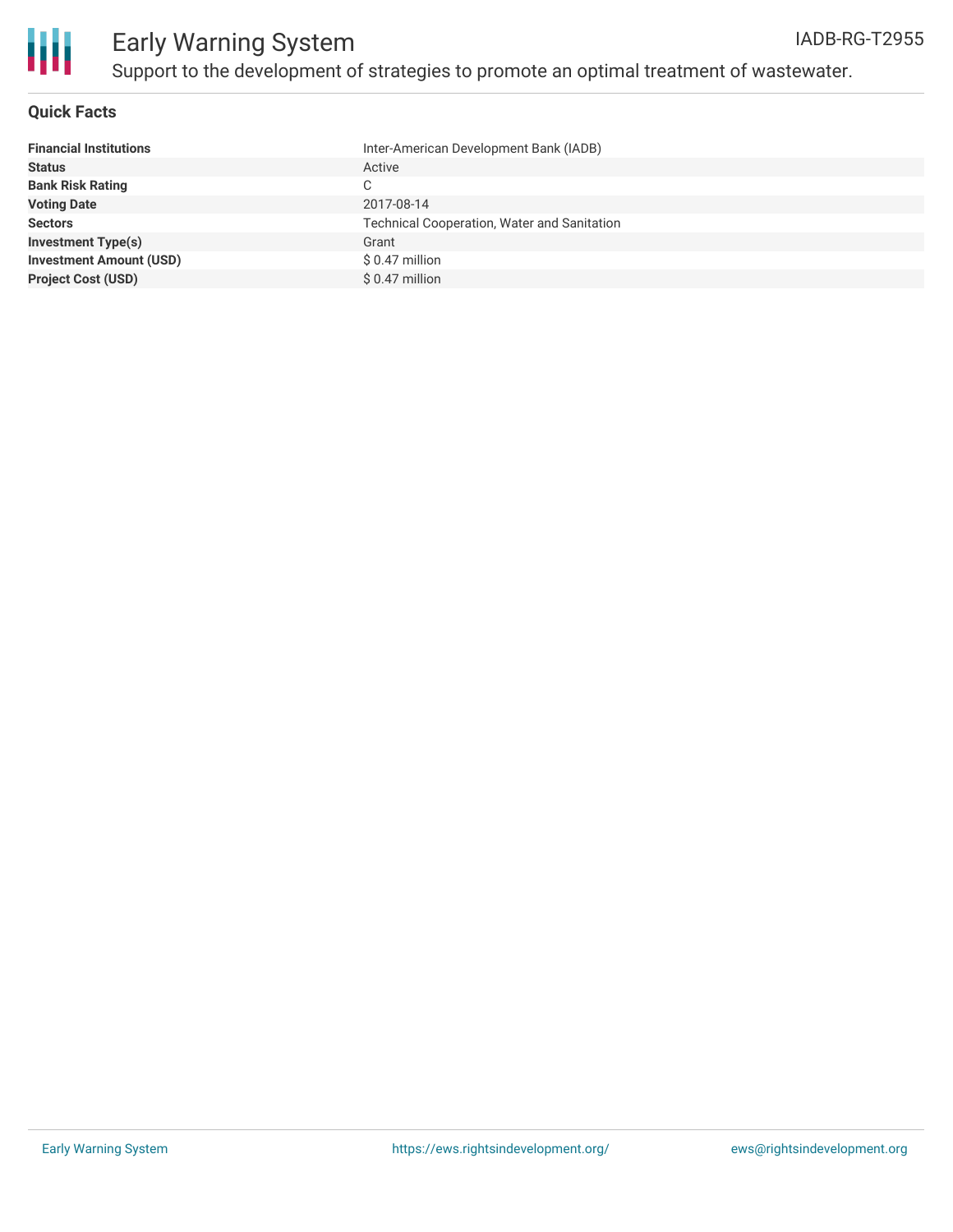

## Early Warning System Support to the development of strategies to promote an optimal treatment of wastewater.

## **Project Description**

IDB: "The purpose of this TC is to support actions that contribute to the development of the wastewater treatment sector and reuse in the Latin American region."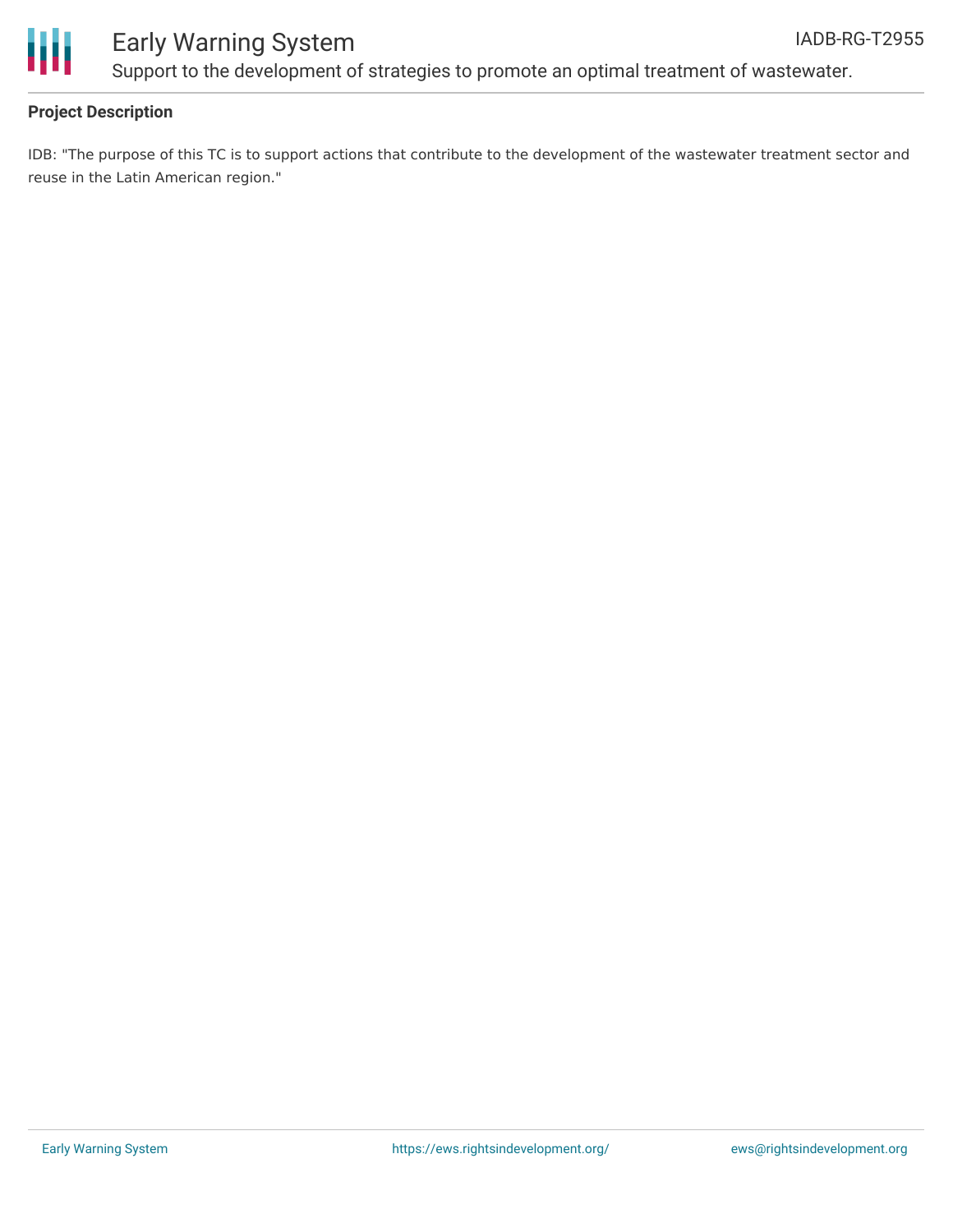

# ₩

## Early Warning System Support to the development of strategies to promote an optimal treatment of wastewater.

## **Investment Description**

• Inter-American Development Bank (IADB)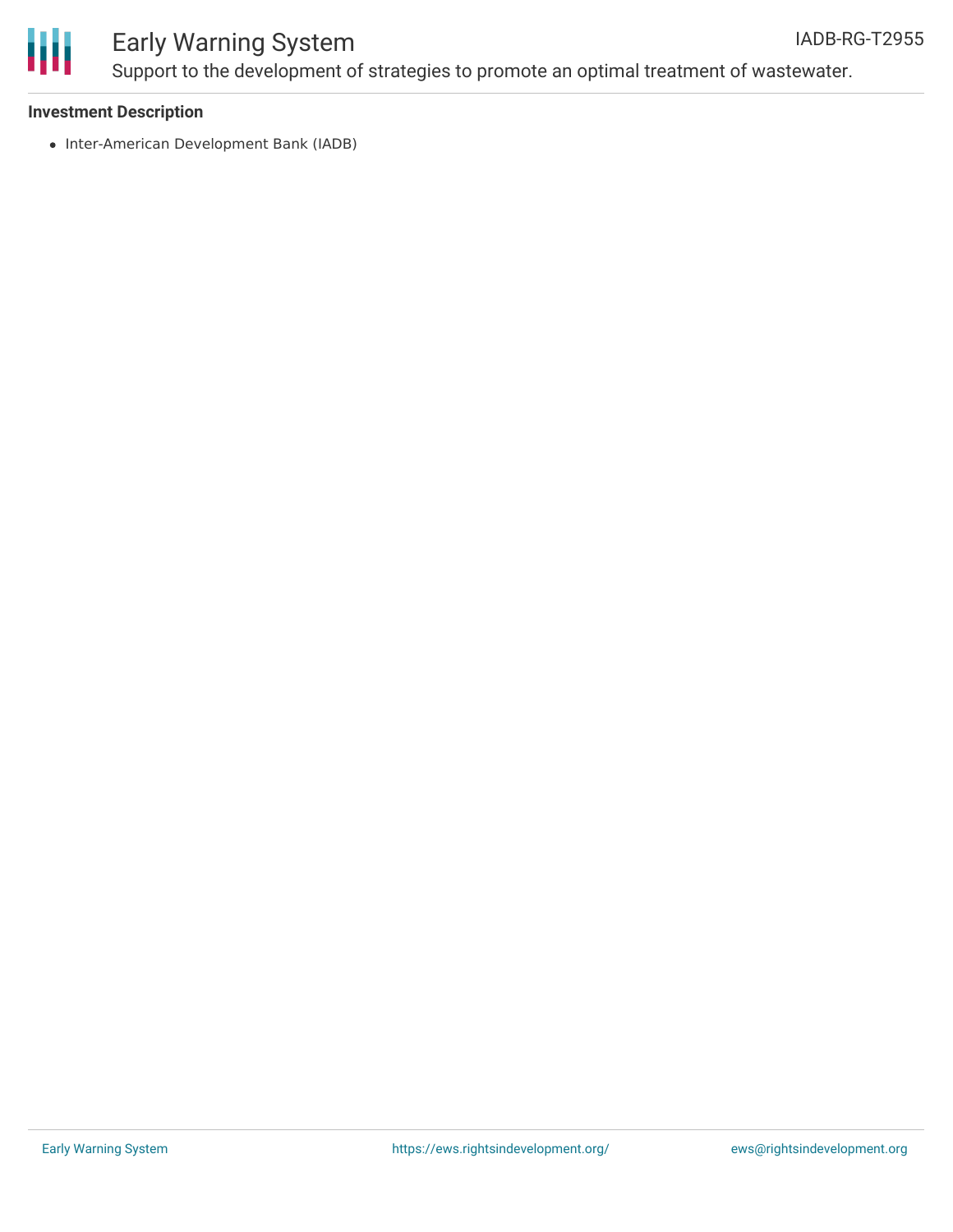

## **Contact Information**

ACCOUNTABILITY MECHANISM OF IADB

The Independent Consultation and Investigation Mechanism (MICI) is the independent complaint mechanism and fact-finding body for people who have been or are likely to be adversely affected by an Inter-American Development Bank (IDB) or Inter-American Investment Corporation (IIC)-funded project. If you submit a complaint to MICI, they may assist you in addressing the problems you raised through a dispute-resolution process with those implementing the project and/or through an investigation to assess whether the IDB or IIC is following its own policies for preventing or mitigating harm to people or the environment. You can submit a complaint by sending an email to MICI@iadb.org. You can learn more about the MICI and how to file a complaint at http://www.iadb.org/en/mici/mici,1752.html (in English) or http://www.iadb.org/es/mici/mici,1752.html (Spanish).